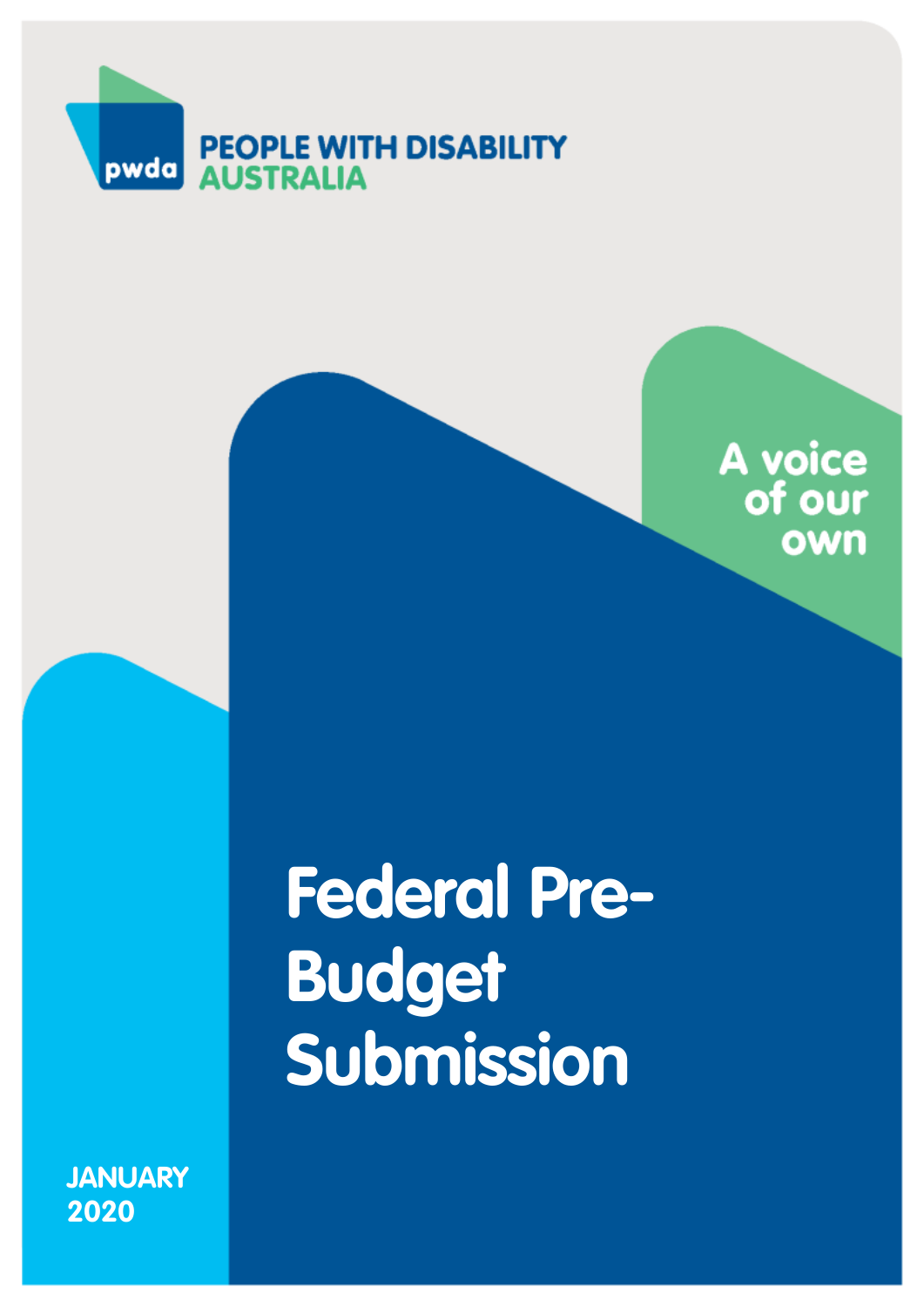## **About PWDA**

**People with Disability Australia** (PWDA) is a leading disability rights, advocacy and representative organisation of and for all people with disability. We are the only national, cross-disability organisation - we represent the interests of people with all kinds of disability. We are a non-profit, non-government organisation.

PWDA's primary membership is made up of people with disability and organisations primarily constituted by people with disability. PWDA also has a large associate membership of other individuals and organisations committed to the disability rights movement.

We have a vision of a socially just, accessible and inclusive community, in which the human rights, belonging, contribution, potential and diversity of all people with disability are recognised, respected and celebrated with pride. PWDA was founded in 1981, the International Year of Disabled Persons, to provide people with disability with a voice of our own.

PWDA is a NSW and national peak organisation and founding member of Disabled People's Organisations Australia (DPO Australia) along with Women With Disabilities Australia, First Peoples Disability Network Australia, and National Ethnic Disability Alliance. Disabled Peoples Organisations (DPOs) are organisations that are led by, and constituted of, people with disability. The key purpose of DPO Australia is to promote, protect and advance the human rights and freedoms of people with disability in Australia by working collaboratively on areas of shared interests, purpose, strategic priorities and opportunities.

#### **Postal address:**

PO Box 666 Strawberry Hills NSW 2012

#### **Street address:**

Level 10, Tower 1 Lawson Square Redfern NSW 2016

**Phone:** 02 9370 3100 **Fax:** 02 9318 1372 **Toll Free:** 1800 422 015 **NRS:** 1800 555 677 **TTY:** 02 9318 2138 **TTY Toll Free:** 1800 422 016 **TIS:** 13 14 50 **Email:** pwd@pwd.org.au **ACN:** 621 720 143

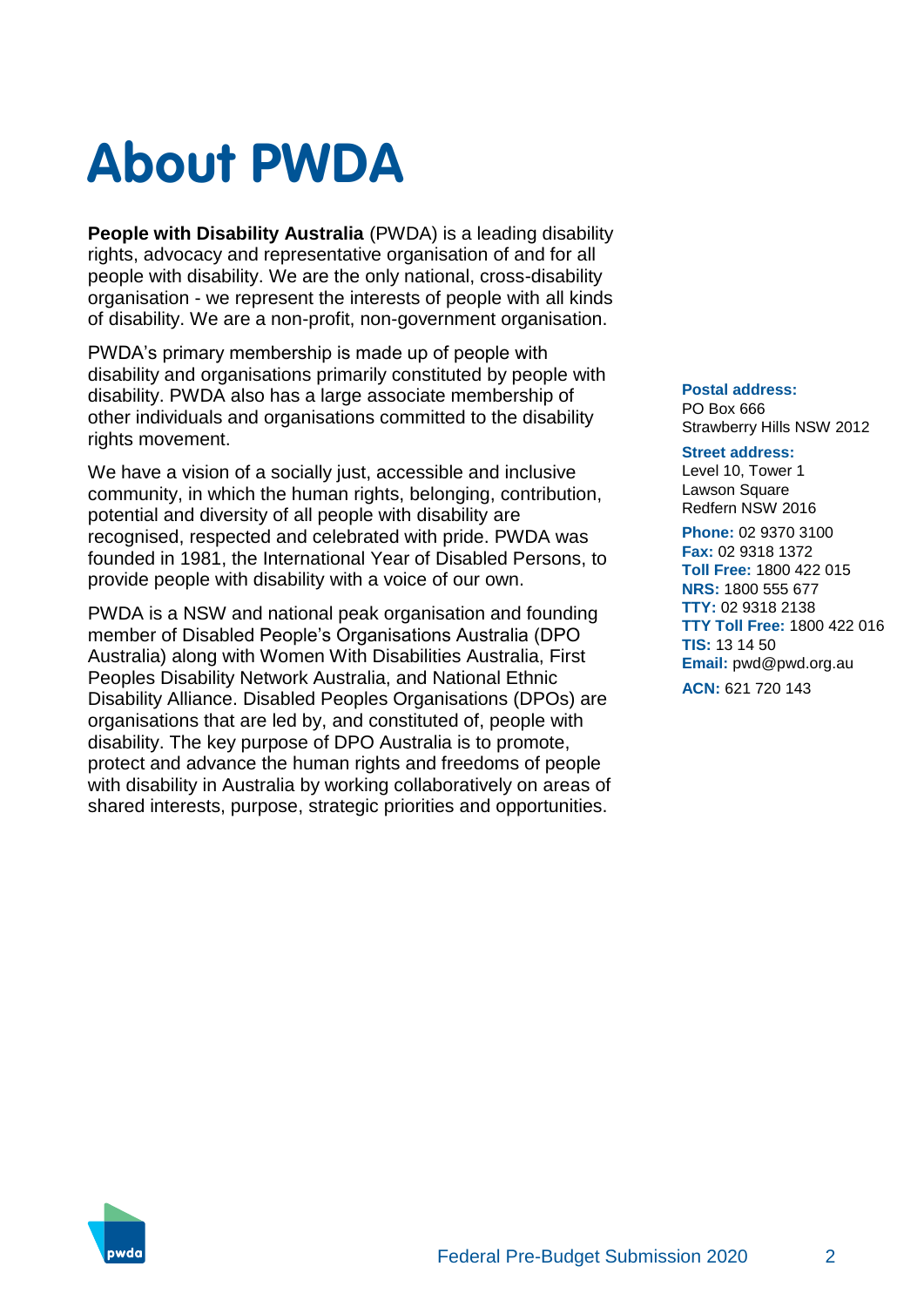## **Table of Contents**

| 1. Create a National Jobs Plan to increase employment of people with                                      |
|-----------------------------------------------------------------------------------------------------------|
| 2. Develop a national advertising campaign to tackle discrimination and                                   |
| 3. Invest in increased resources for access at work, and extend accessibility<br>supports to job seekers. |

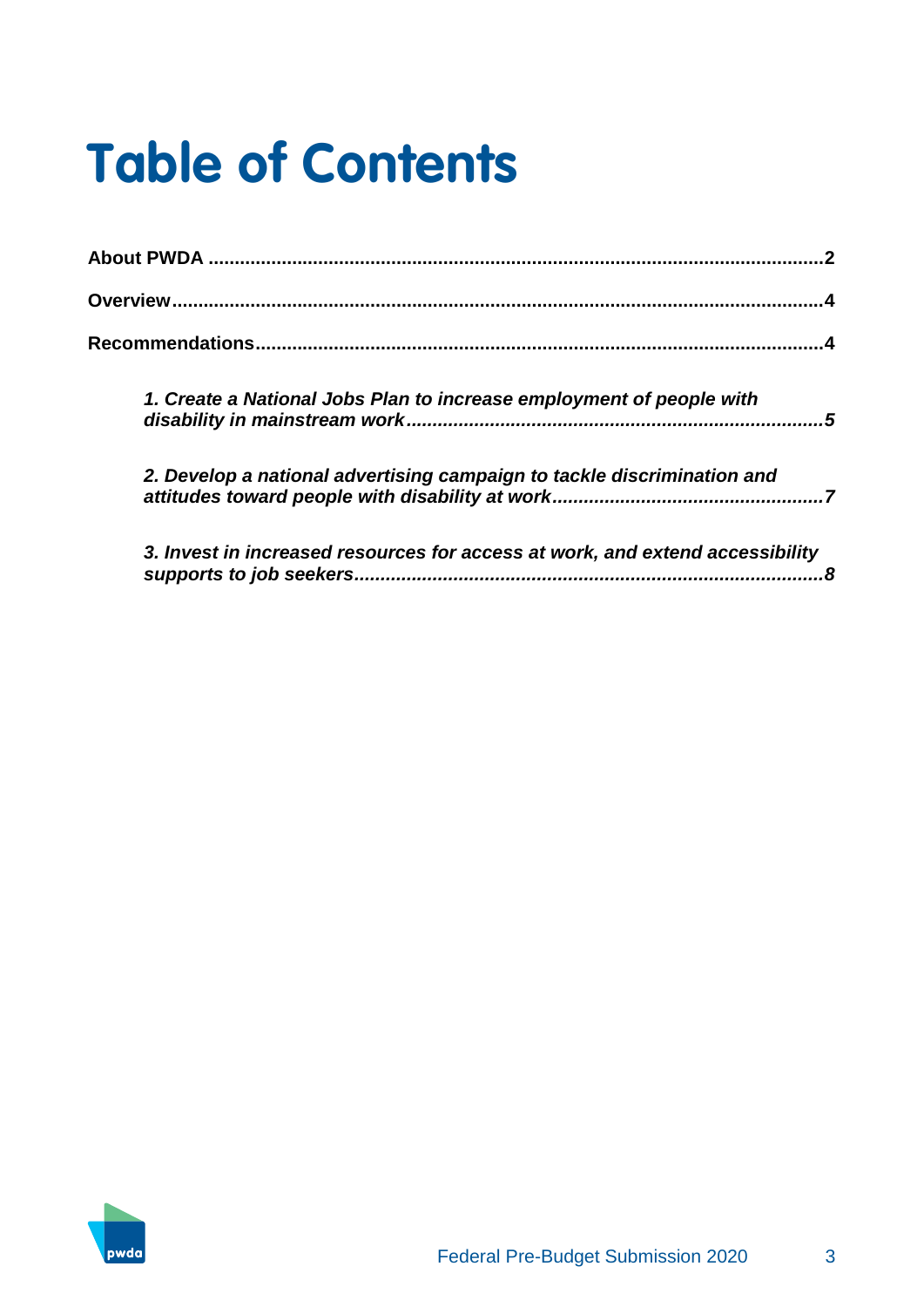## **Overview**

Many people with disability face significant barriers to getting and keeping a job. This contributes to the high numbers of people with disability who do not have access to paid work.

Only 53% of people with disability of working age are in paid work, compared to [82% of](https://www.abs.gov.au/ausstats/abs@.nsf/0/C258C88A7AA5A87ECA2568A9001393E8?Opendocument)  [our non-disabled peers.](https://www.abs.gov.au/ausstats/abs@.nsf/0/C258C88A7AA5A87ECA2568A9001393E8?Opendocument) This gap has not changed over decades. When compared with other Organisation for Economic Co-operation and Development (OECD) countries, Australia ranks 21 out of 29 in employment [participation rates for people with disability.](https://doi.org/10.1787/9789264088856-en)

Less than 25% of people with disability with an NDIS plan are in work, and half of those [people](https://www.abc.net.au/news/2019-08-01/ndis-scheme-workers-underpaid-figures-reveal/11372252) are working for a few dollars an hour in sheltered workshops, or Australian Disability Enterprises (ADEs).

We believe that the measures outlined in this submission will contribute significantly to removing these barriers, tackling discrimination and making it possible for many people with disability to enter employment.

## **Recommendations**

To improve employment of people with disability in mainstream employment, PWDA proposes that the Australian Government invest \$100m in the following three actions:

### **1. Create a National Jobs Plan**

Cost: \$30 million

## **2. Develop a national advertising campaign to tackle discrimination and attitudes toward people with disability at work**

Cost: \$60 million

## **3. Increase funding for Job Access to improve access for people with disability at work, and extend accessibility supports to job seekers.**

Cost: \$10 million

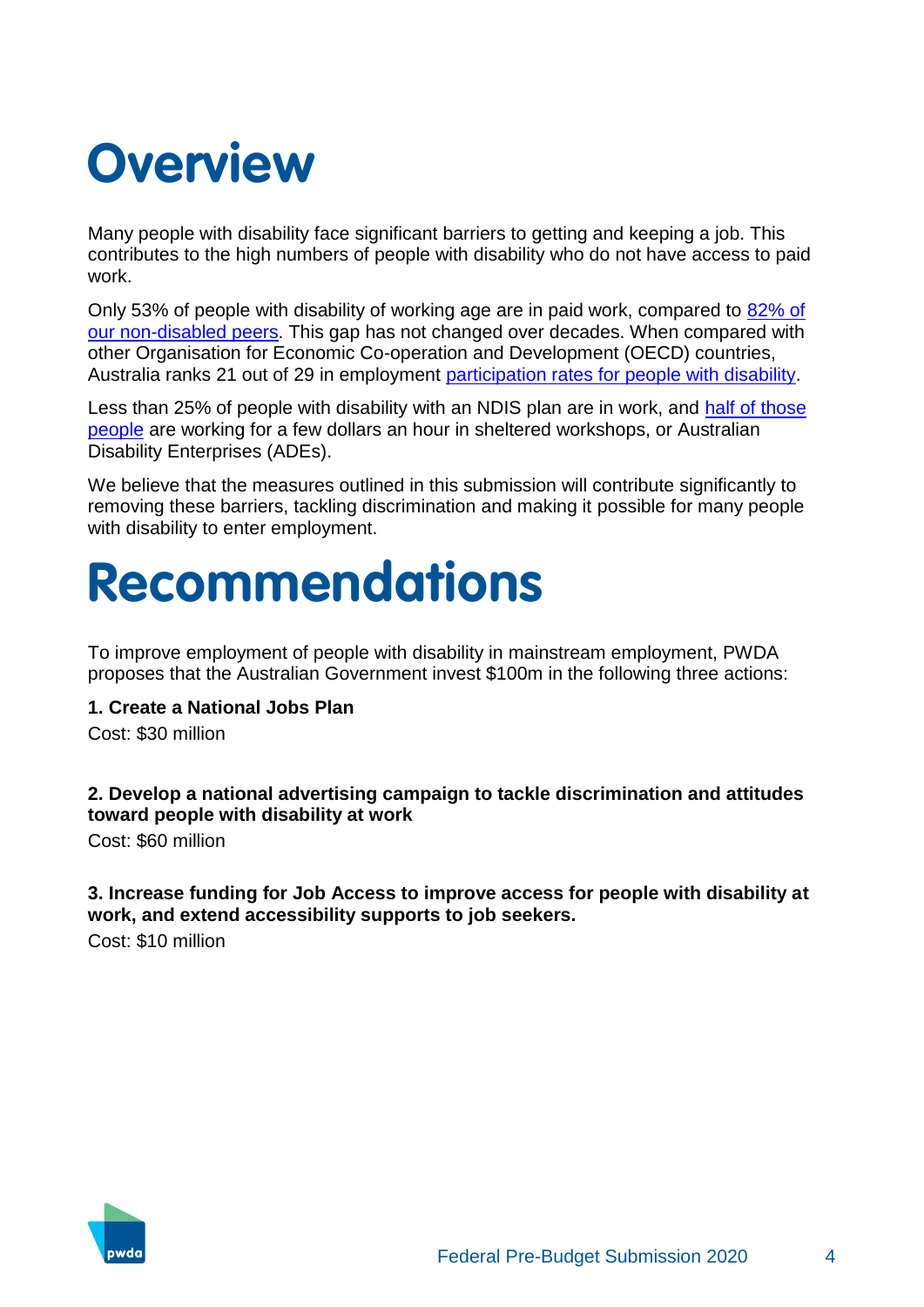## **1. Create a National Jobs Plan to increase employment of people with disability in mainstream work**

People with disability have been shut out of work for decades, with our employment statistics barely moving. This shows that we have to address the barriers we face in a systematic, well resourced, evidence-based manner, that takes previous findings and inquiries into account.

In 2016, the Australian Human Rights Commission prepared a comprehensive report about the barriers that people with disability and older people face when looking for and keeping a job.

This report, called *Willing to Work*, contained multiple extensive recommendations, grounded in extensive consultation with people with disability, and strong evidence. To date, many of these recommendations have yet to be implemented.

One of the key recommendations is to develop a National Jobs Plan that will bring together the disparate elements of government, as well as the private and not-for-profit sectors, to get serious about making sure we can access fair paid employment.

A National Jobs Plan must be based on human rights principles of the **[right to fair and](https://www.un.org/development/desa/disabilities/convention-on-the-rights-of-persons-with-disabilities/article-27-work-and-employment.html)  [equitable wages](https://www.un.org/development/desa/disabilities/convention-on-the-rights-of-persons-with-disabilities/article-27-work-and-employment.html)** and conditions of employment in the mainstream workforce. It must also provide practical tools for identifying and addressing systemic and structural barriers we face in finding and keeping work.

## **Disability Employment Services (DES) system**

Currently DES support approximately 160,000 jobseekers with disability. This represents only a small proportion of us seeking employment. However, for those of us who do use DES, the system is not working. **[Only one in ten DES participants find a job](https://d3n8a8pro7vhmx.cloudfront.net/wecanwork/pages/38/attachments/original/1436236024/DES_Evaluation.pdf?1436236024)**.

Under a National Jobs Plan, we need DES to strengthen their focus on pathways and outcomes for young people with disability who are leaving school and moving to vocational and tertiary education and employment. We want higher expectations for school leavers with disability and a stronger focus on career planning, not just for National Disability Insurance Scheme (NDIS) participants, but for all young people with disability.

Despite the reforms to DES over the last 18 months, we still don't have a system that meets our needs. Independent advocacy and information is required to support us to make informed decisions around our choice of DES providers and assist us to navigate the system.

### **Segregation of people with disability in Australian Disability Enterprises**

Australian Disability Enterprises (ADEs) are a form of segregated employment where employees are paid as little as a \$1 an hour. Less than 1% of the 20,000 people with disability who currently work in an ADE get the opportunity and support to move into mainstream employment. This has to change.

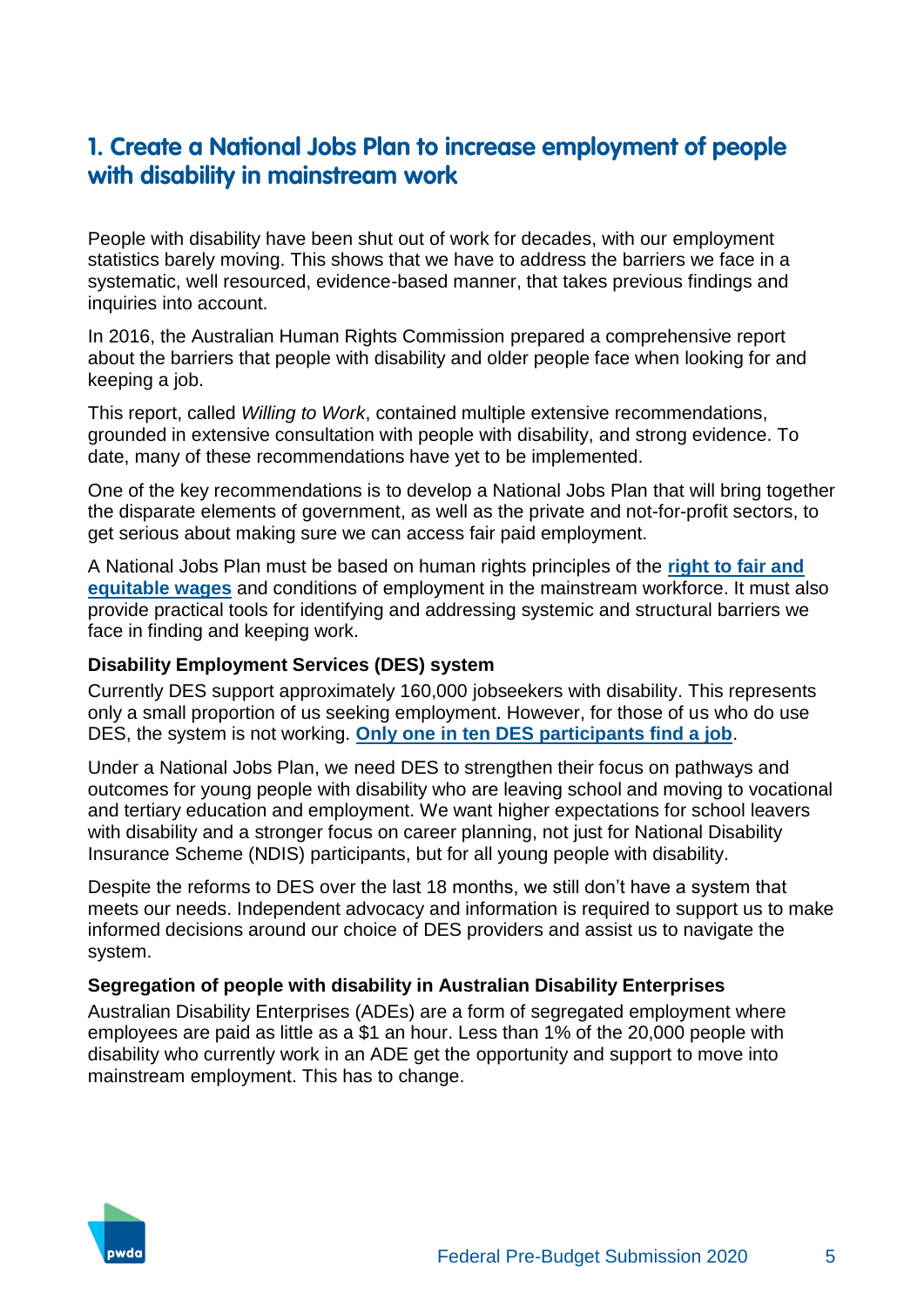The National Jobs Plan should include measures and timeframes to transition all ADE workers into mainstream employment, or where workers are older, plans should look at a transition to retirement.

## **Employment goal setting in NDIS plans**

The NDIS is designed to support us **[to pursue our social and economic goals](https://www.coag.gov.au/sites/default/files/communique/NDIS-Principles-to-Determine-Responsibilities-NDIS-and-Other-Service.pdf)**. Therefore the NDIS has a pivotal role to play in enabling us to find and keep a job we want.

Under a National Jobs Plan, the National Disability Insurance Agency (NDIA) should focus on strengthening employment goal setting in NDIS planning and reviews, with a focus on providing a supported career pathway for participants. This should take a long-term, lifetime approach putting in place the support we need to transition through our school, training and employment journeys.

## **Recommendation**

Create a **National Jobs Plan** to address the multiple and systemic barriers people with disability face in finding and keeping a job. This Plan must implement **recommendations from the 2016** *[Willing to Work](https://www.humanrights.gov.au/sites/default/files/document/publication/WTW_2016_Full_Report_AHRC_ac.pdf)* **Inquiry** into Employment Discrimination Against Older Australians and Australians with Disability, including the following priority initiatives:

- 1. introduce specific targets for employment, beginning with a **minimum quota** of 15% for employment of people with disability in the public sector, with the NDIA minimum quota to be set at 51%
- 2. set **specific targets, performance indicators and timeframes** for increasing the workforce participation for people with disability **across all sectors, including the private sector**
- 3. address **intersectional barriers** that make it harder for many of us to find and keep work, such as gender and cultural discrimination and rural and remoteness
- 4. strengthen the transition of **young people** with disability from the school education system into tertiary education and into open/mainstream employment
- 5. build capacity within the **social security system** to support those of us with episodic disability who may move in and out of employment
- 6. have a **monitoring and evaluation framework**, with key milestones, and specified dates for public reporting on progress.
- 7. transition all workers with disability in ADEs into mainstream employment.

**Cost:** \$10 million for the National Jobs Plan plus \$20 million for ADE transition with a total cost of \$30 million.

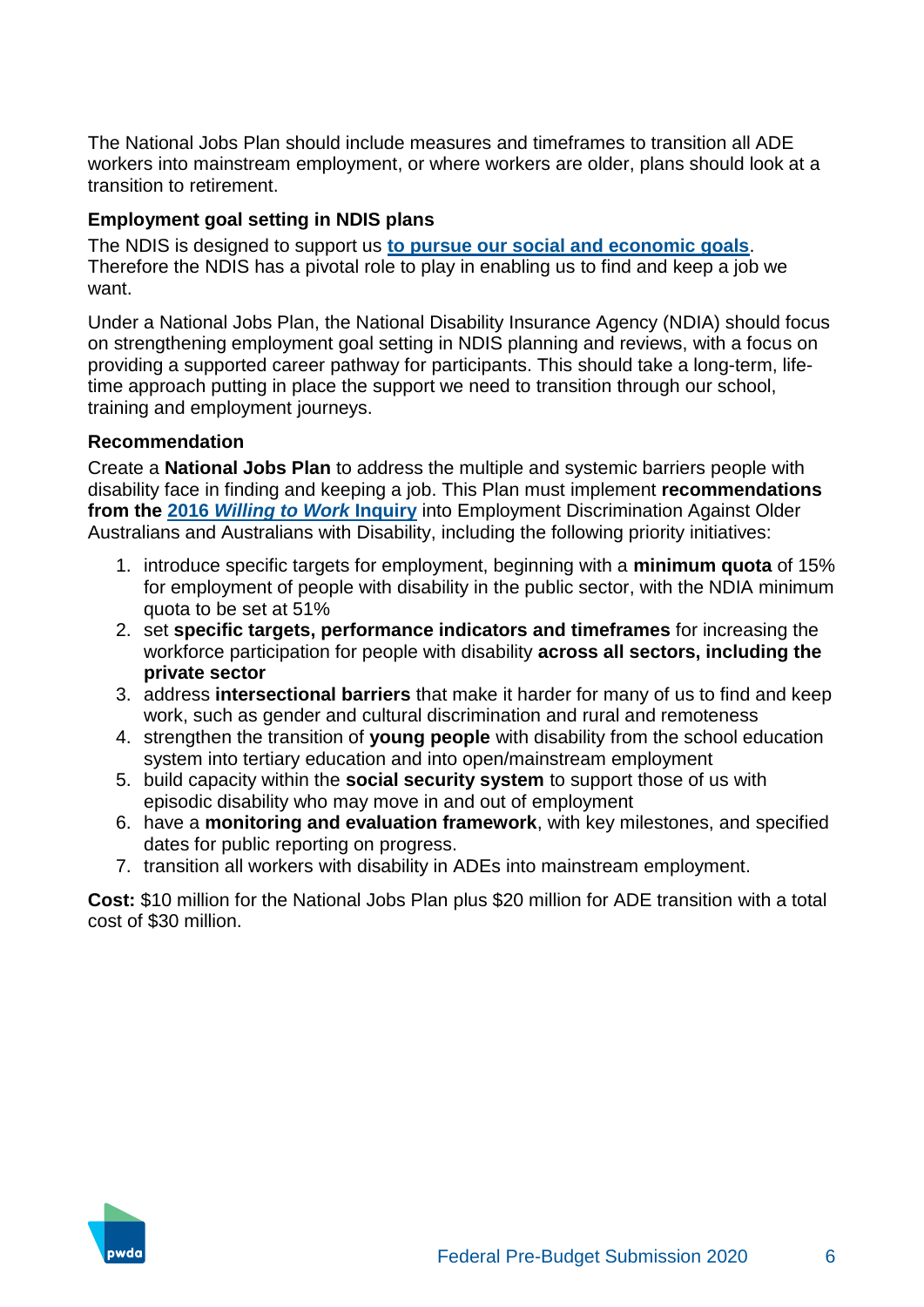## **2. Develop a national advertising campaign to tackle discrimination and attitudes toward people with disability at work**

We know that many employers aren't confident about employing a person with disability, and are unaware of both their legal obligations, as well as the support available to improve accessibility. The Australian Network on Disability Employer Confidence **[latest employer](https://www.and.org.au/pages/disability-confidence-survey-report-2017.html)  [survey](https://www.and.org.au/pages/disability-confidence-survey-report-2017.html)** "found that there has been **no change** in Small and Medium Enterprises' (SME) ability to be accessible and inclusive of people with disability in the last two years."

We need a national advertising campaign that targets the barriers we face when trying to look for, get and keep a job, across multiple channels. The campaign needs to be designed and led by people with disability.

Attitudes towards people with disability continue to be often negative, outdated and can negatively influence employer attitudes towards us. Negative, paternalistic and patronising attitudes towards people with disability leads to outdated ideas that can perpetuate stigma and negative attitudes towards people with disability.

As part of reviewing the NDIS proposal from the Australian Government in 2011, PWC made the [following statement:](https://www.pwc.com.au/industry/government/assets/disability-in-australia.pdf)

*"The biggest challenge for Australia is to provide an environment for change which allows for a cultural shift across all parts of our society. Active participation of those with a disability in society generally can only occur with a change in attitude."*

Social marketing and advertising campaigns can change these negative attitudes, with [previous campaigns](https://www.dss.gov.au/sites/default/files/documents/05_2012/39_community_attitudes_to_disability_accessible.pdf) about people with particular disability (psychosocial/intellectual) being successful in improving community views.

We propose to design and implement a national social marketing and advertising campaign to increase the number of people with disability in work, by changing attitudes towards people with disability. This campaign will use people with disability to talk about what it means to live with disability, and what it means to be working as a person with disability.

#### **Recommendation:**

Create a **comprehensive national advertising campaign to promote** employment of people with disability within the mainstream Australian workforce.

**Cost:** \$60 million

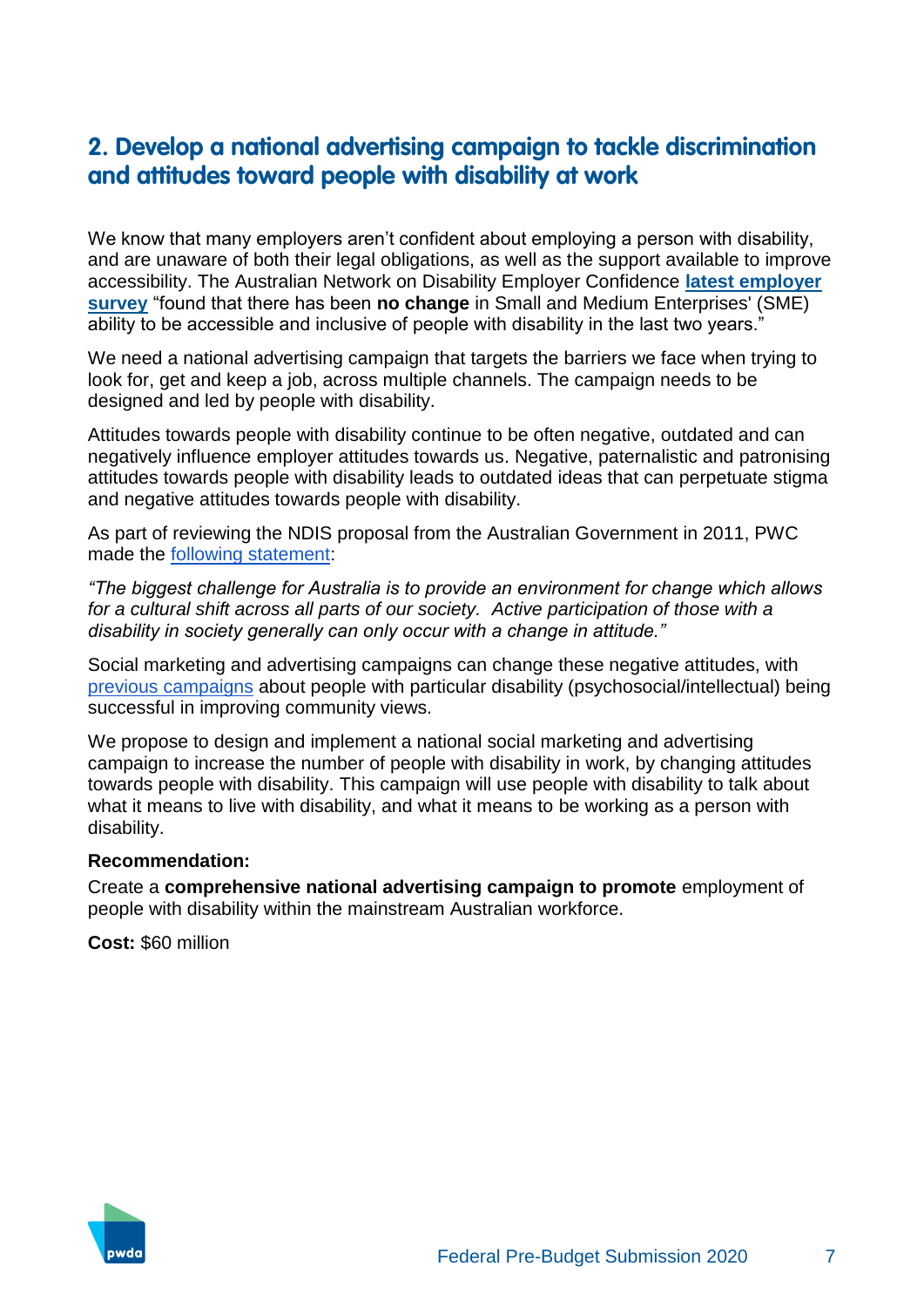## **3. Invest in increased resources for access at work, and extend accessibility supports to job seekers**

Many workplaces are not accessible, and neither are recruitment processes. In addition, when people with disability get a job, employers are often unwilling or have difficulty in understanding how to provide the required adjustments for people with disability to do their job. Some employers want to do the right thing and improve access and inclusion of people with disability but they are unaware of the supports available for those adjustments.

The Australian Government program **[Job Access](https://www.jobaccess.gov.au/home)** is designed to provide information and direct support to "drive disability employment". However, many employers are unaware of the services and supports available through Job Access.

### **Recommendation:**

Increase funding for Job Access to improve access for people with disability at work, and extend accessibility supports to job seekers.

**Cost:** \$10 million